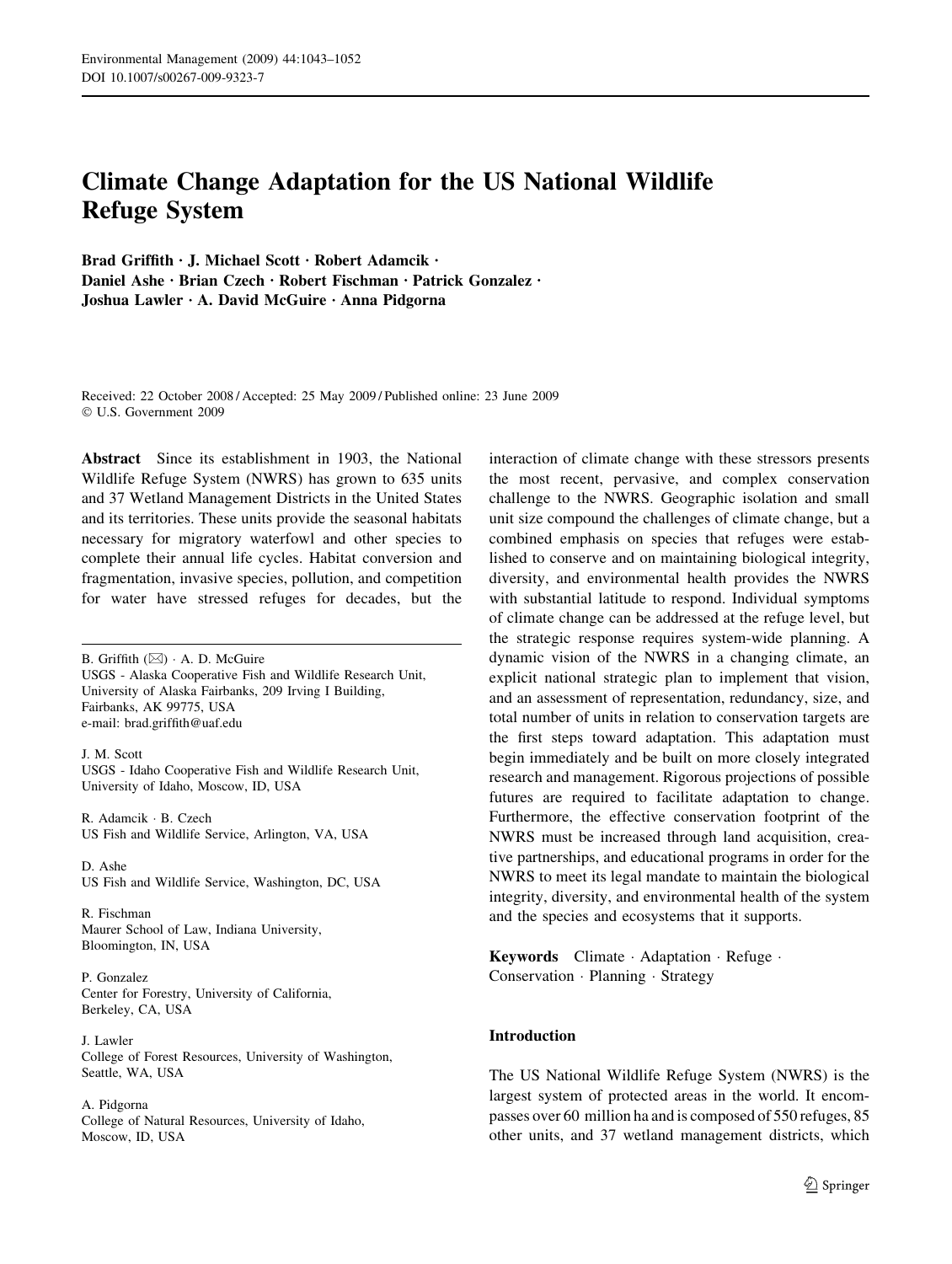

Fig. 1 The National Wildlife Refuge System. Map compiled by the US Fish and Wildlife Service, Division of Realty, Washington, DC. Base map courtesy of Tibor G. Toth [\(http://www.tothgraphix.com](http://www.tothgraphix.com))

include waterfowl production areas in 193 counties (Fig. 1). The refuges span habitats as diverse as tundra, tropical rainforests, and coral reefs and include 161 coastal units comprising over 400,000 ha of coastal wetlands in the coterminous states.

Three characteristics distinguish the NWRS from other federal land management systems (Fischman [2004,](#page-8-0) [2005\)](#page-8-0):

- 1) The system is characterized by an uneven geographic and ecological distribution. Most units are relatively small, typically embedded in a matrix of developed lands, situated at low elevations on productive soils; there are many coastal areas. About 3 percent of refuges are in Alaska, but they account for nearly 50% of the system area. Nearly half of the refuges are found in just 11 of the 84 ecoregions in North America (Scott and others [2004\)](#page-9-0).
- 2) Most refuges were established to protect individual wildlife species or species groups (i.e. migratory birds, threatened and endangered species, anadromous fishes, marine mammals). Migratory birds provided the impetus for refuge system expansion in the early 1930's (US Congress [1929,](#page-9-0) US Congress [1934](#page-9-0)), while threatened and endangered species conservation drove

the establishment of new refuges in the 1960's (US Congress [1966\)](#page-9-0).

3) The mission of the NWRS has a clear ecological emphasis compared to other Federal land management agencies. The National Wildlife Refuge System Improvement Act (NWRSIA, US Congress [1997](#page-9-0)) set the contemporary mission of the NWRS ''…to administer a national network of lands and waters for the conservation, management, and where appropriate, restoration of the fish, wildlife, and plant resources and their habitats within the United States for the benefit of present and future generations of Americans.'' A key mandate within this mission is to maintain the ''…biological integrity, diversity, and environmental health'' of NWRS. The 1997 statute envisioned the NWRS as a national network of lands and called for continued growth of NWRS ''…to contribute to conservation of ecosystems of the United States.''

Contemporary conservation challenges to refuges include habitat loss and fragmentation, competition for water, invasive species, urbanization, agricultural activities, natural disasters, transportation corridors, industrial development, species imbalances, pollution and disease.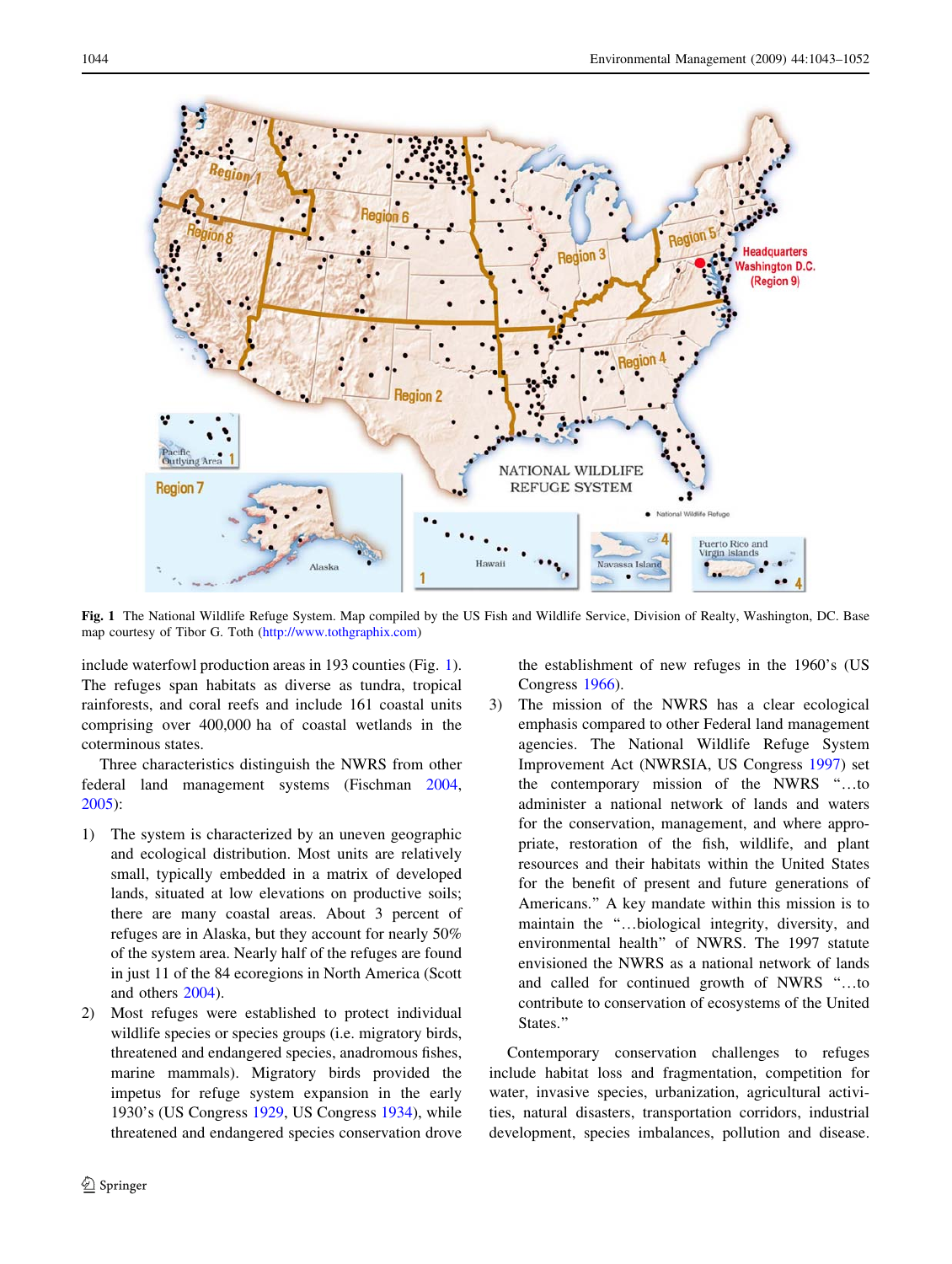All are projected to increase, and the interaction of climate change with these stressors presents a pervasive and complex challenge to the NWRS.

## Expected Climate Change Effects

The climate has been warming since establishment of the first refuge. Mean global temperature has risen rapidly during the past 50 years and is projected to continue increasing throughout the 21st century (IPCC [2007](#page-8-0)). Changes in precipitation, cloudiness, diurnal temperature extremes, biome boundaries, ocean chemistry, hydrology, and sea level are expected to accompany the continued warming (IPCC [2007](#page-8-0)). These changes will have NWRSwide effects. Scientists have already documented a coherent pattern of pole ward and upward (elevation) shifts in species distributions, advances in phenology of plants, and changes in the timing of arrival of migrants on seasonal ranges (Parmesan and Yohe [2003](#page-8-0); Root and others [2003](#page-9-0); Parmesan [2006](#page-8-0); Rosenzweig and others [2008](#page-9-0)). Climate related changes in the distribution and timing of resource availability may cause species to become decoupled from their resource requirements if their breeding seasons are not flexible enough to accommodate changes in phenology (Both and others [2006\)](#page-8-0).

If the spatial heterogeneity in temperature and precipitation trends of the 20th century (Mitchell and Jones [2005\)](#page-8-0) persists, then different refuges and species will experience climate change effects that range from negative to positive (Peterson and Vieglais [2001;](#page-8-0) Peterson and others [2002](#page-8-0); Peterson and others [2005;](#page-8-0) Parmesan [2006](#page-8-0); Rosenzweig and others [2008\)](#page-9-0). In addition, climate related changes may occur at scales that are relevant to individual small refuges, but are difficult to accurately forecast.

## Climate Related Challenges to NWRS

The NWRS species and populations most likely to be affected by climate change include: (1) habitat specialists, (2) populations on the edges of their geographical, ecological, or geophysical ranges, (3) those species that occupy fragmented or restricted ranges, and, especially, (4) those species that are poor colonizers or dispersers. Many threatened or endangered species share one or more of these traits.

The potential vegetation for an area (the biome; e.g., boreal forest) is a function of the annual temperature and moisture regime, soil type, and fire history. Much of the NWRS lies in areas that could experience northward biome shifts by 2100 (Gonzalez and others [2005](#page-8-0)). A biome shift constitutes a regime shift, and where such shifts occur, even on smaller scales, it may become impossible to meet specific refuge purposes. For example, the habitats of a highly specialized refuge (such as one established for an endangered species) might shift away from the habitat occupied by the species for which the NWRS unit was established; e.g., Kirtland's Warbler Wildlife Management Area (Botkin [1990](#page-8-0)). Indirectly, climate may shift and hold plant communities in an earlier stage of succession without causing a biome shift. For example, increasing temperatures may enhance overwinter survival and shorten generation time for spruce beetles (Dendroctonus rufpennis) while stressing their host trees *(Picea spp.)*. As a result, in a warming climate, endemic levels of beetles at Kenai National Wildlife Refuge may be sufficient to perennially thin spruce stands (Berg and others [2006](#page-8-0)).

Climate change will also accelerate convergence of issues (e.g., water scarcity, non-native invasive species, off-refuge land-use change, and energy development) or create such convergences where none existed before. Managing the ''typical'' challenges to the Refuge system requires accounting for the interaction of climate and non-climate stressors in the midst of substantial uncertainties about how stressors will interact and systems will respond.

# Altered Hydrology

Water is the lifeblood of the NWRS (Satchell [2003\)](#page-9-0) because much of the management of fish, migratory waterfowl, and other wildlife depends upon reliable sources of water. Climate change will alter precipitation patterns (US Climate Change Science Program [2008](#page-9-0)) and the seasonality of surface water flows in complex ways. Refuges in areas where water deficit is increasing, where demand for water already exceeds supply, and where refuges are highly dependent upon seasonal flows from snowmelt, are likely to be especially vulnerable. Climate related reductions in the number and size of lakes (Larson [1995](#page-8-0); Sorenson and others [1998](#page-9-0); Klein and others [2005](#page-8-0); Riordan and others [2006\)](#page-9-0) may reduce habitat quality for waterfowl (Batt and others [1989;](#page-8-0) Poiani and Johnson [1991](#page-8-0); Inkley and others [2004](#page-8-0); Johnson and others [2005](#page-8-0)) and reduce waterfowl populations (Johnson and others [2005\)](#page-8-0) if wetland habitats are limiting. Endangered aquatic species (e.g., Devil's Hole pupfish (Cyprinodon diabolis) at Ash Meadows NWR in Nevada) that cannot shift their breeding ranges to wetter areas as easily as waterbirds will be especially susceptible to warming induced drying. A preview of potential future competition for water on refuges is provided by the intense conflict over water needed for endangered fish species and the demands of nearby farmers at Klamath National Wildlife Refuge (National Research Council [2005](#page-8-0); Doremus and Tarlock [2008](#page-8-0)).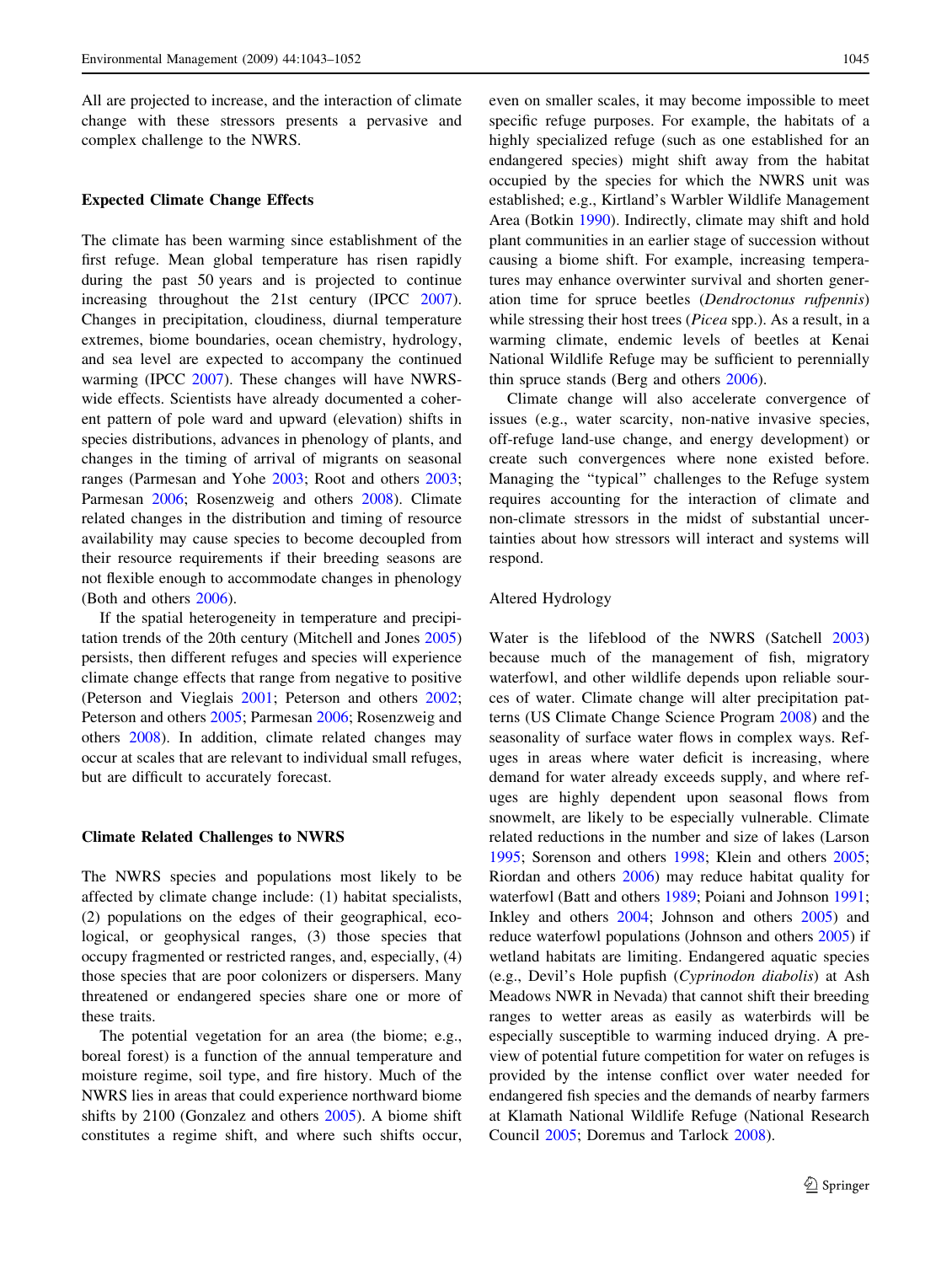#### Sea Level Rise

Causes of sea level rise include land subsidence, warming related ice melt, and thermal expansion of the oceans (IPCC [2007\)](#page-8-0). On a given refuge, the extent of coastal inundation resulting from sea level rise will be influenced by hydrology, geomorphology, vertical land movements, atmospheric pressure, and ocean currents (Small and others [2000\)](#page-9-0). Sea level rise on the mid-Atlantic coast has inundated marshes in Blackwater NWR for the past 60 years and climate related complete inundation is projected within the next 50 years (Larsen and others [2004\)](#page-8-0). The Sea Level Affecting Marshes Model (SLAMM; Park and others [1989\)](#page-8-0) projected significant wetland losses at four refuges in Florida (Ding Darling NWR, Egmont Key NWR, Pine Island NWR, and Pelican Island NWR) and Forsythe NWR in coastal New Jersey is losing 27% of its marshlands to open water and tidal pond expansion annually (Erwin and others [2004](#page-8-0)). More frequent extreme weather events that are projected to occur (IPCC [2007\)](#page-8-0) will likely exacerbate coastal inundation problems.

## Invasive Species

Invasive non-native species are currently one of the most pervasive problems for the NWRS and could become more serious with climate change (Sutherst [2000\)](#page-9-0). By replacing native organisms, non-native invasive species often alter the ecological structure of natural systems by modifying predator-prey, parasite, and competitive relationships. A rise in temperatures could allow invasive non-native species to expand their ranges into habitats that previously were inaccessible to them (Westbrooks [2001\)](#page-9-0). For example, purple loosestrife (Lythrum salicari) is a major aquatic invasive challenge to NWRS wetlands, particularly in the northeastern portion of the US. Because temperature limits the northern distribution of this invasive (Bailey and Bailey [1976](#page-7-0)) and because invasive weeds respond positively to  $CO<sub>2</sub>$  enrichment when not otherwise limited (Rogers and others [2008](#page-9-0)), both one of the causes of warming  $(CO_2$  enrichment [IPCC [2007\]](#page-8-0)), and the warming itself, may exacerbate invasion of NWRS units by an aquatic weed.

# Disease/Parasites

Changes in temperature and moisture may shift the distribution of disease vectors and of the pathogens themselves (Harvell and others [2002;](#page-8-0) Logan and others [2003;](#page-8-0) Kutz and others [2005](#page-8-0); Pounds and others [2006](#page-8-0)). For example, Hakalau Forest NWR, now largely free of avian malaria, harbors one of the few remaining population centers of endangered Hawaiian forest birds. Climate change may eliminate this and other such refugia by changing conditions to favor avian malaria (LaPointe and others [2005](#page-8-0)).

Interaction of Climate and Non-Climate Stressors

Because many NWRS species are migratory, their breeding, intermediate, and wintering habitats are typically dispersed throughout the system and on non-NWRS lands. The superimposition of spatially and temporally variable warming on dispersed life history events will add substantial complexity to understanding and responding to ongoing conservation challenges. The greater the stress on a refuge from existing threats, the harder it will be to adapt to climate change.

Climate change is likely to magnify the influences of other conservation challenges such as habitat loss and fragmentation, water quality degradation, and water scarcity on the NWRS. For example, increasing habitat fragmentation from transportation corridors will likely make it more difficult for species to shift their distributions to accommodate climate change. In addition, high rates of subsidence exacerbated by levees, channelization, and infrastructure development had already contributed to an annual loss of nearly 10,000 ha of wetlands along the Gulf Coast in Louisiana, even prior to Hurricane Katrina (2005) (Erwin and others [2004\)](#page-8-0). Aquifer depletion, land compaction, infrastructure development, and subsidence, combined with sea level rise, are projected to result in the loss of much of the marsh and shorebird habitat in San Francisco Bay NWR within a few decades (Galbraith and others [2002\)](#page-8-0).

## Adaptation Issues

Adaptation is the process of changing to meet or accommodate new conditions and the term can be applied in several contexts. NWRS species can adapt to the symptoms of climate change by moving or adjusting their response to existing habitats; they may adapt in an evolutionary sense via natural selection. NWRS managers may adapt to climate change by adjusting the priorities of their actions or adding the potential effects of climate change to their assessments of refuge status and trends while the NWRS system may adapt to climate change by developing a vision of conservation targets (e.g., species, guilds, and habitats) in a dynamic future, extending budgeting and planning horizons, and by rewarding effective response to climate change. In contrast, mitigation measures are the management actions that may be used to reduce the existing negative effects of climate change. Both adaptation and mitigation will be required for an effective response by NWRS to climate change. In this treatment we focus on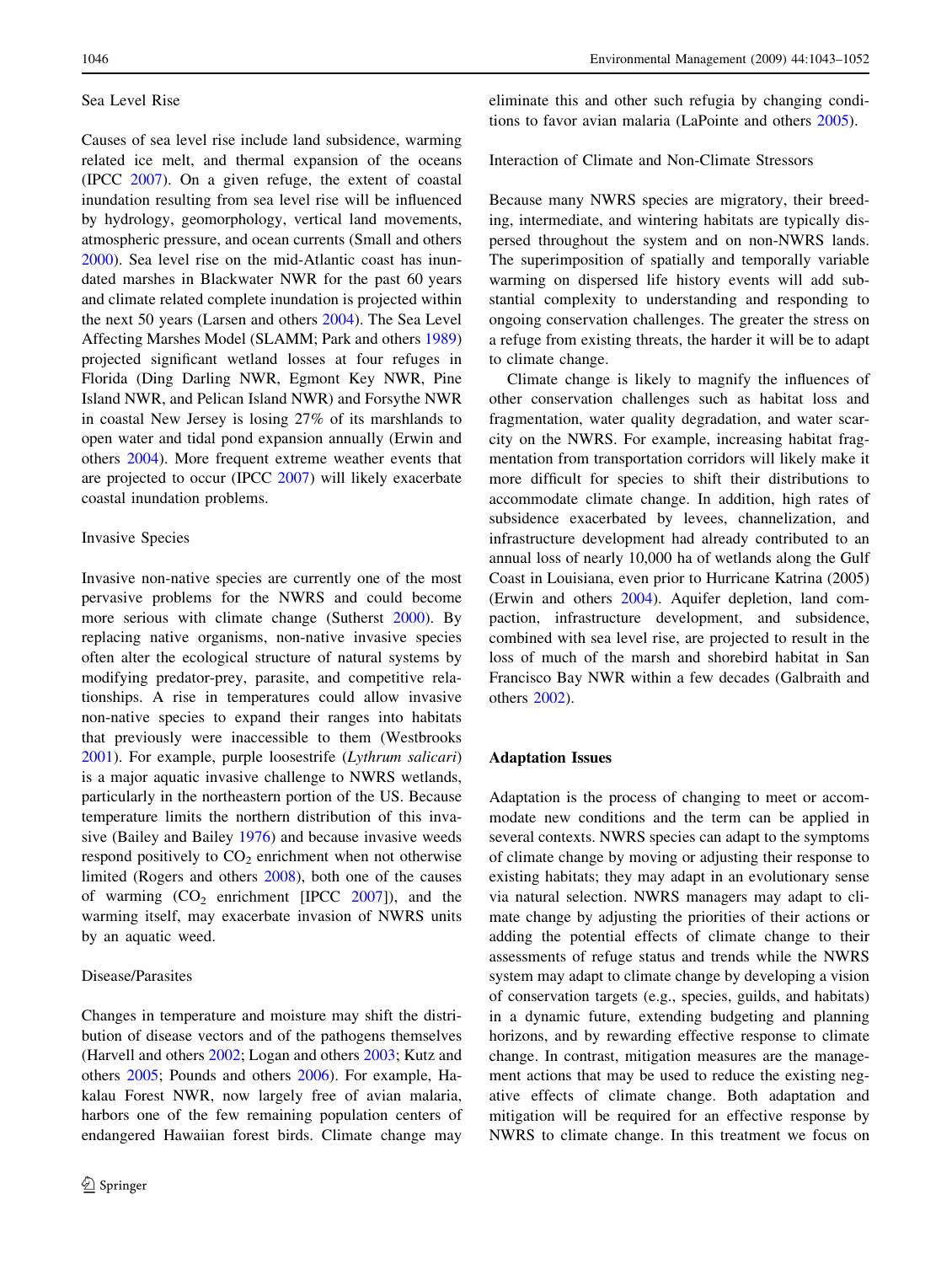adaptation by the NWRS system and managers and note mitigation measures that may be employed as NWRS adapts to climate change.

One potential goal of NWRS adaptation to climate change would be to increase the resilience of the refuges to a changing climate. Resilience is the capacity of an entity to tolerate disturbance without transitioning to a different state that is controlled by a different set of processes (Holling [1973\)](#page-8-0). Unfortunately, resilience, as well as the terms ''biological integrity'' and ''environmental health'' that are part of the NWRS legal mandate, are complex concepts that are difficult to quantify. Developing unambiguous, objective, performance criteria for any of these three terms in the context of climate change is nearly impossible. What is needed for effective movement toward these important concepts is simpler and quantifiable intermediate objectives.

If the NWRS increases the spatially balanced and functionally connected number and size of representative (one of each) and redundant (replicates of each) units for each conservation target, then these larger suites of representative and redundant units will meet the legal requirement to continue growth of the system (US Congress [1997\)](#page-9-0) and almost certainly contribute to resilience, biological integrity, and environmental health of NWRS. This benefit would be gained, for example, because the existing NWRS cannot fully support genetically viable populations for a majority of threatened and endangered species (Czech [2005\)](#page-8-0) even for those threatened and endangered species for which refuges were specifically established (Blades [2007\)](#page-8-0) and because representation and redundancy are not well provided by the NWRS for species other than waterfowl and waterbirds (Pidgorna [2007](#page-8-0)).

There are three operational scales for adaptation within the NWRS: system-wide vision (strategy), eco-regional planning and coordination (tactics), and individual refuge management actions. All three scales of adaptation are essential for an effective response to the challenge of climate change and actions at individual refuges should be designed to support the NWRS strategy and regional planning efforts. Refuge level actions can occur either proactively in anticipation of climate change or in response to existing climate change effects.

#### Adaptation Measures

The long experience of the NWRS with intensive fish, wildlife, and habitat management techniques constitutes an important asset for the development and implementation of adaptation measures. Within refuge borders, land managers can employ prescribed burning to reduce risks of catastrophic wildfire, facilitate the growth of plant species more

adapted to future climate conditions, assist in the translocation of limited-dispersal species to repositioned habitats, propagate food sources for mis-timed migrants, restore riparian forests to keep water temperatures low, and propagate heat-resistant coral. Outside refuge borders, the NWRS, its parent agency the US Fish and Wildlife Service (USFWS), and their partners can improve the configuration of conservation areas to help species adapt at landscape and regional scales. These adaptation measures include the establishment and maintenance of suitable habitat corridors, conservation of non-replaceable climate change refugia when threatened or endangered species are involved, elimination of dispersal barriers, assisted establishment of marshland vegetation where sea level rise inundates coastal land or where freshwater lake levels fall, and the restoration of natural hydrologic regimes (Scott and others [2008\)](#page-9-0).

Critically, however, the NWRS needs to reassess in a collective way the value and application of established management measures in the context of the current dynamic environmental conditions. Basic inventories need to be completed because the effects of climate change cannot be assessed without robust baselines. The intensity and spatial and temporal scale of monitoring will need to be enhanced to accommodate the long-term and highly variable nature of climate change. Simply resisting the effects of continuing climate change will ultimately prove futile.

The NWRSIA of 1997 provides the NWRS with vast discretion for refuge management activities designed to achieve the conservation mission. Some regulatory constraints, such as the duty not to jeopardize the continued existence of listed species under the Endangered Species Act (ESA), occasionally limit this latitude. A major legal limitation to using intensive management to adapt to climate change is the limited jurisdiction of many refuges over their water. Both the timing of water flows as well as the quantity of water flowing through the refuge are often subject to state permitting and control by other federal agencies. Presidential leadership will be necessary to ensure that other federal departments, including Homeland Security and Defense, coordinate with the USFWS to ensure that their actions avoid undermining the NWRS mission. In general, the USFWS has ample proprietary authority to engage in translocations, habitat engineering (including irrigation-hydrologic management), and captive breeding. However, high risk programs such as animal translocations will require cooperation with all the involved parties within the organism's current and future ranges (McLachlan and others [2007\)](#page-8-0) and careful consideration of potential effects of the translocated species on the recipient plant and animal communities.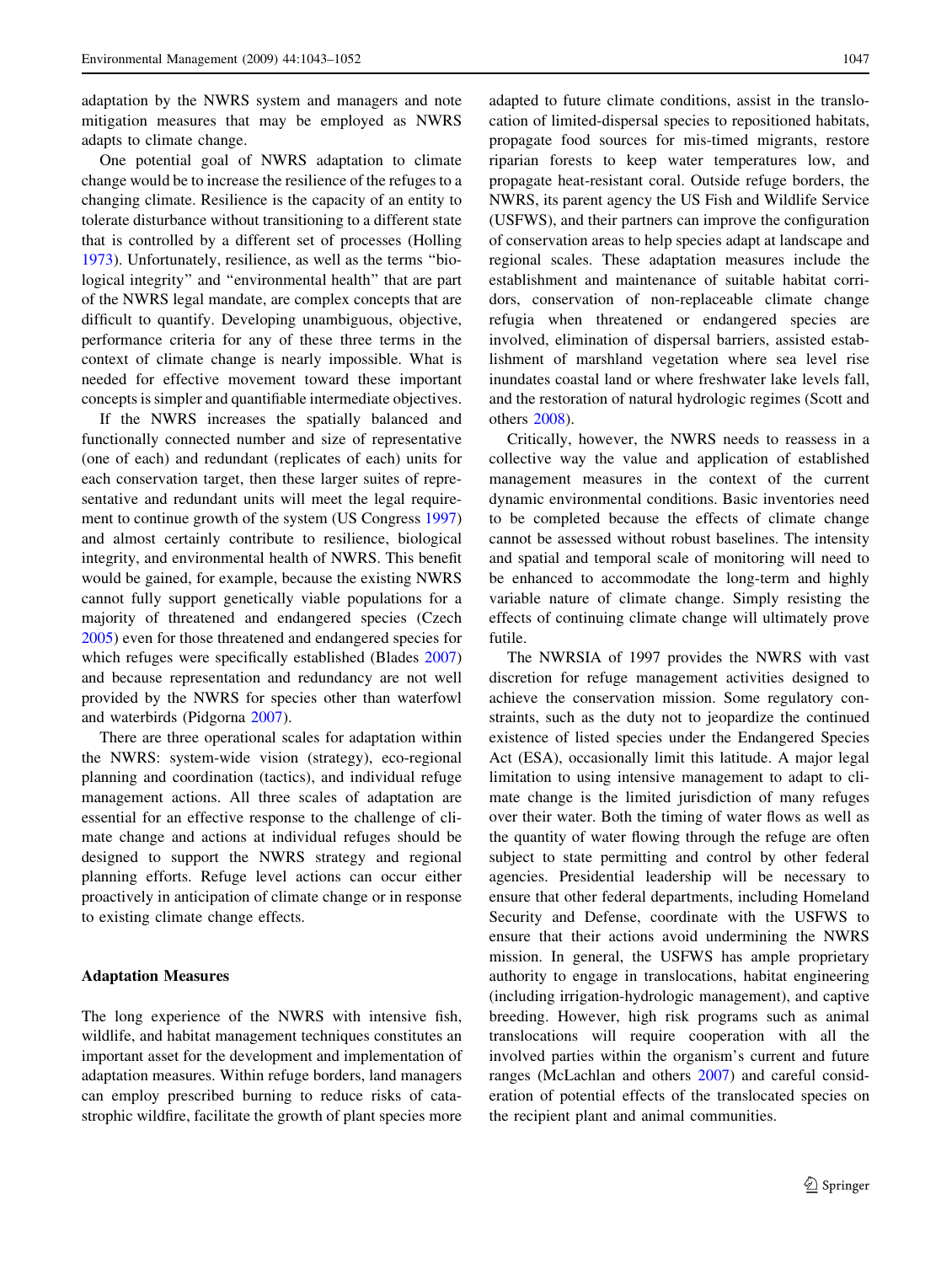#### Adaptation of the Refuge System to Climate Change

Even though there have been few specific examples of adaptation principles in the past 22 years (Heller and Zavaleta [2009](#page-8-0)) immediate action is required. Perceptive and well-reasoned actions taken now may help avoid irreversible losses. Lost opportunities cannot be regained. The system is changing, and delaying action could result in irreversible losses to the biological integrity, diversity, and environmental health of the NWRS. Heterogeneity in climate change effects will require diverse and innovative adaptations, but application of existing management measures in a new climate change context will capitalize on decades of direct wildlife management experience available within the NWRS. Increased emphasis on rigorous modeling projections of multiple scenarios at multiple scales, effective application of adaptive management principles, and enhanced collaboration with public and private stakeholders will make most efficient use of existing research and management capabilities. However, expert opinion will need to be used in the initial responses to climate change, and mistakes will be made while new adaptation capabilities are being developed. Waiting for improved climate effect projections before acting would be inappropriate in view of the pervasive and immediate nature of the problem; developing a culture that rewards risk taking would enhance the speed of adaptation to climate change challenges. New adaptations must emphasize reforms of the planning and acquisition processes, revised planning goals, and improved communication and education. For example, the Land Acquisition Priority System (LAPS, US Fish and Wildlife Service [1996\)](#page-9-0) may need to develop and implement climate change based selection criteria for candidate acquisition parcels.

## Reforming the Planning Process

Expected decadal persistence of climate change effects suggests that planning and budgeting horizons will need to become much longer. Also, uncertainty regarding the effects of climate change on species and habitats will require a more flexible, but more expensive, approach to planning.

The NWRS will need to build on the results of adaptive monitoring and adaptive management programs for all of its planning. Adaptive monitoring and management, as implemented by the US Department of the Interior, explicitly recognize and attempt to reduce uncertainty (Nichols and others [1995;](#page-8-0) Williams and others [2001\)](#page-9-0) and provide a formal framework for conservation and management decision-making (Williams and others [2007](#page-9-0)). Adaptive monitoring programs will provide refuges with information on the frequency and intensity of monitoring required to detect specified magnitudes of climate driven changes in species and critical habitats that are important to refuges. Adaptive management programs will help elucidate mechanisms of climate change action on species and habitats. For example: (1) adaptive monitoring may be used to design the most efficient programs to detect the degree of association between climate induced habitat change and wildlife populations, and (2) adaptive management may be used to estimate whether climate induced seasonal habitat changes affect multi-annual population levels in an additive or compensatory manner.

Due to the large inter-annual variability about long term trends in climate (c.f. Oechel and others [2000](#page-8-0)), adaptive monitoring and management approaches to understanding and responding to climate change are likely to require frequent sampling, take more than one generation of managers to complete, and will be predicated on adequate baseline data. Adaptive monitoring and management are expensive propositions that will require larger annual budgets and longer budgeting cycles than conventional operations. However, these procedures may be required to obtain reliable knowledge regarding the effects of climate change. Legislation to control carbon emissions may provide a new source of funding for these expensive but critical endeavors.

Responding to ecological effects of climate change may be improved by projecting the possible futures of representative animal and plant resources, and management options at all relevant management scales. These projections should use the most rigorous scientific modeling tools, climate change scenarios, and suite of expected non-climate stressors. New projections, monitoring results, and adaptive management programs initiated under climate change can serve as catalysts to develop an increased understanding of the ecological mechanisms affecting NWRS resources.

Projecting possible futures would have several components: (1) enhancing the inventories of existing species on refuges (only birds are well represented by checklists in NWRS [Pidgorna [2007](#page-8-0)]); (2) identifying the mechanisms of climate driven effects on plants and animals; (3) identifying the species, habitats, and systems most vulnerable to climate change, in the context of other system stressors, at the refuge, regional, and national scales; (4) clearly identifying conservation targets for the coming decades; (5) evaluating scale-specific (refuge  $>$  region  $>$  NWRS) suites of management and policy responses to alternative climate change scenarios; (6) developing objective criteria for choosing among these responses; (7) proactively developing, comparing, executing, and evaluating multiscale plans to reduce vulnerability to climate change; and (8) implementing effective and efficient monitoring programs to detect climate related system changes.

Finally, the NWRS should devise a strategic plan for adaptation to global climate change. This plan would enhance the contribution of individual refuge management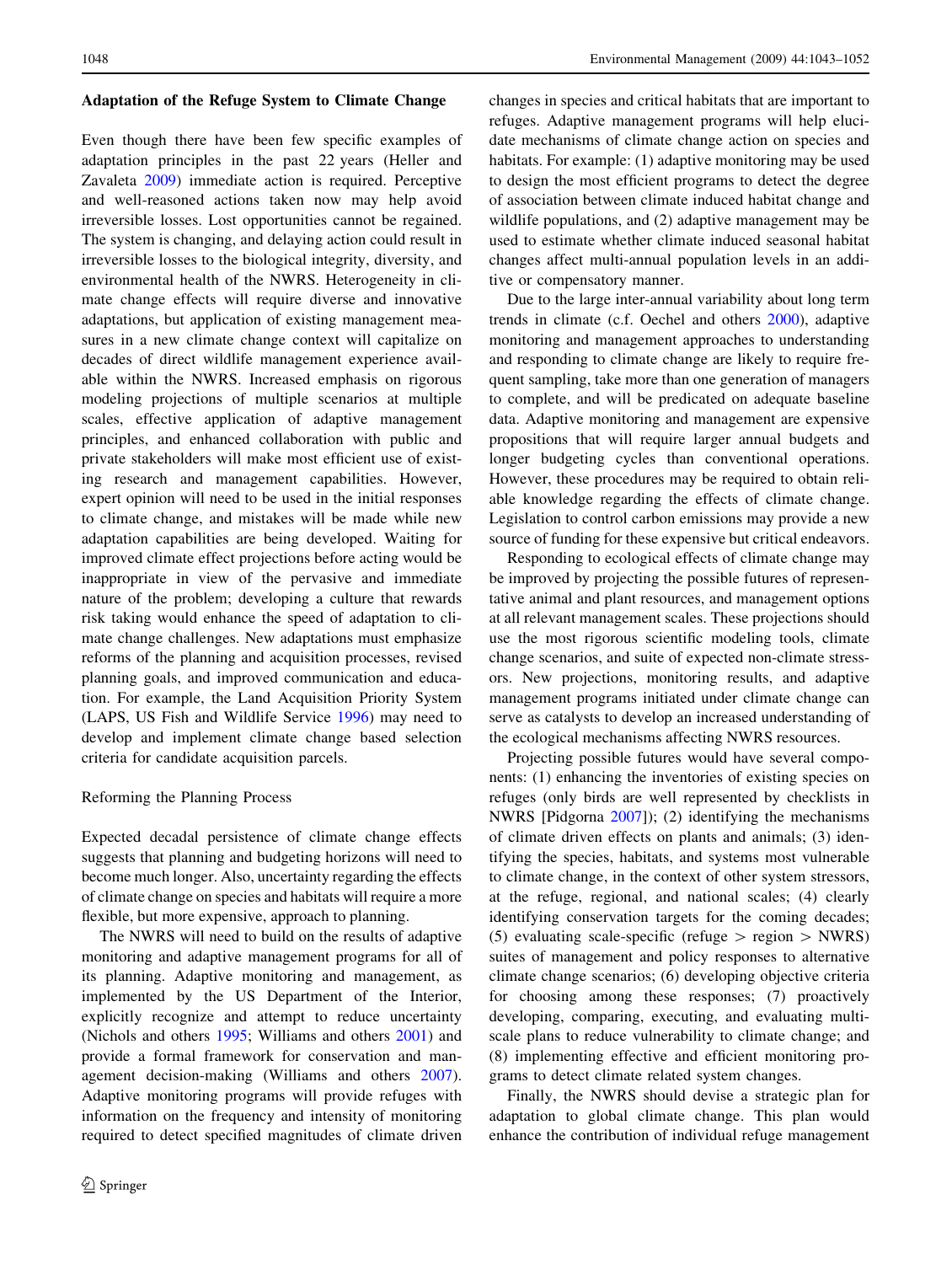toward systemic adaptation. The strategy should include management vision, research priorities, and adaptation scenarios that will guide the USFWS in its task of managing refuges. Explicit performance goals and objectives that are tied to the implementation of this strategy will be needed to assess the degree and effectiveness of NWRS response to the challenges of climate change.

#### Planning Goals

A key requirement for adaptation to climate change is recognition that management for static conservation targets is impractical. The historical concept of refuges as fixed islands of safe haven for species is no longer viable. The historical concept of dynamic equilibrium must be replaced with the concept of dynamic trends that are driven by spatially and temporally variable climate forcing. This will require a revision of existing conservation targets and an emphasis on connectivity. Except in special situations, such as the sole remaining habitat for a threatened or endangered species, management for the status quo (i.e., refugia) will not be appropriate to the challenge of climate change. Because most refuges are small, fragmented, and surrounded by human altered habitats (Scott and others [2004;](#page-9-0) Pidgorna [2007](#page-8-0)), it will prove difficult for the NWRS alone to support and restore a diverse range of taxonomic groups and to maintain viable populations of some larger threatened and endangered species (Czech [2005](#page-8-0); Blades [2007\)](#page-8-0). Currently, very few species or guilds have reasonable representation and redundancy within the NWRS (Pidgorna [2007;](#page-8-0) Rupp [2009\)](#page-9-0).

As the climate changes, the species composition of communities on NWRS lands may become quite different from those present when the refuge was established. These composition changes need not imply that the biological integrity, diversity, and environmental health of refuges and the NWRS have been compromised. NWRS policy does not insist on maintenance of historical conditions that may no longer be climatically appropriate. Instead, it views historical conditions as a frame of reference for understanding shifts that may occur within ecological communities as a result of climate change. Rather than managing in order to retain species currently on refuges, the refuge system will need to manage to provide species with sufficient opportunity, in terms of well distributed, well connected, and replicate habitats, to respond to and to evolve in response to emerging selective forces.

Refuge functions may change from one species or habitat to another as a result of climate change. More northerly units may assume the current functions of southern units and it may become necessary to apply directional priorities for land acquisition and partnerships (e.g., emphasize those areas where models suggest the most

valuable habitats are likely to be located in a warmer climate). It will be critically important to recognize that refuges should not be discarded when the contemporary mission is no longer achievable. Rather, the mission should be realigned to emerging conservation needs.

Because climate warming effects will persist for quite some time (IPCC [2007](#page-8-0)), the value of partnerships and collaborations for fulfilling the conservation mission of NWRS will become even more important than it is currently. Habitats and their dependent species are expected to continue to shift northward (Parmesan [2006;](#page-8-0) Rosenzweig and others [2008](#page-9-0)) as the climate warms, while administrative boundaries may remain relatively static. Refuges will need to be managed in concert with other refuges and with all public and private conservation estates, not in isolation. For example, in response to projected threats to marsh and shorebird habitat, the California State Legislature passed AB 2954, the San Francisco Bay Restoration Authority. This legislation established a multi-organizational San Francisco Bay Area Conservancy to restore, enhance, and protect wetlands and wildlife habitat in San Francisco Bay and on San Francisco Bay National Wildlife Refuge (California State Legislature [2008](#page-8-0)). This type of unified regional response will need to be used more frequently to meet the challenges of climate change.

One mechanism that could enhance such collaboration would be to establish national climate change coordination entities, such as a national interagency climate change council and a national interagency climate change information network, that facilitate information transfer and enhance the ability of all conservation agencies to collaborate, plan, and manage for the challenges of climate change. The USGS National Climate Change and Wildlife Science Center is a potential model to consider.

Renewed emphasis on collaboration must also guide the management-science relationship in order to meet the challenge of global climate change. This will be necessary to ensure that climate-related research priorities are management-relevant and conducted at scales that are ecologically relevant. Formal working groups and regional- to national-level conferences that frame management-relevant questions, identify possible funding sources, and develop collaborative relationships using the biannual Colorado Plateau Research conference as a model (van Riper, III and Mattson [2005](#page-9-0)) will increase the likelihood that critical modeling and empirical studies are conducted in a timely manner.

The NWRSIA requires system expansion and adaptation to climate change requires the NWRS to consider lands and waters outside refuge boundaries as means to expand the conservation footprint. In some instances acquisition of property for system expansion will best serve the conservation mission of the NWRS. In many cases, however,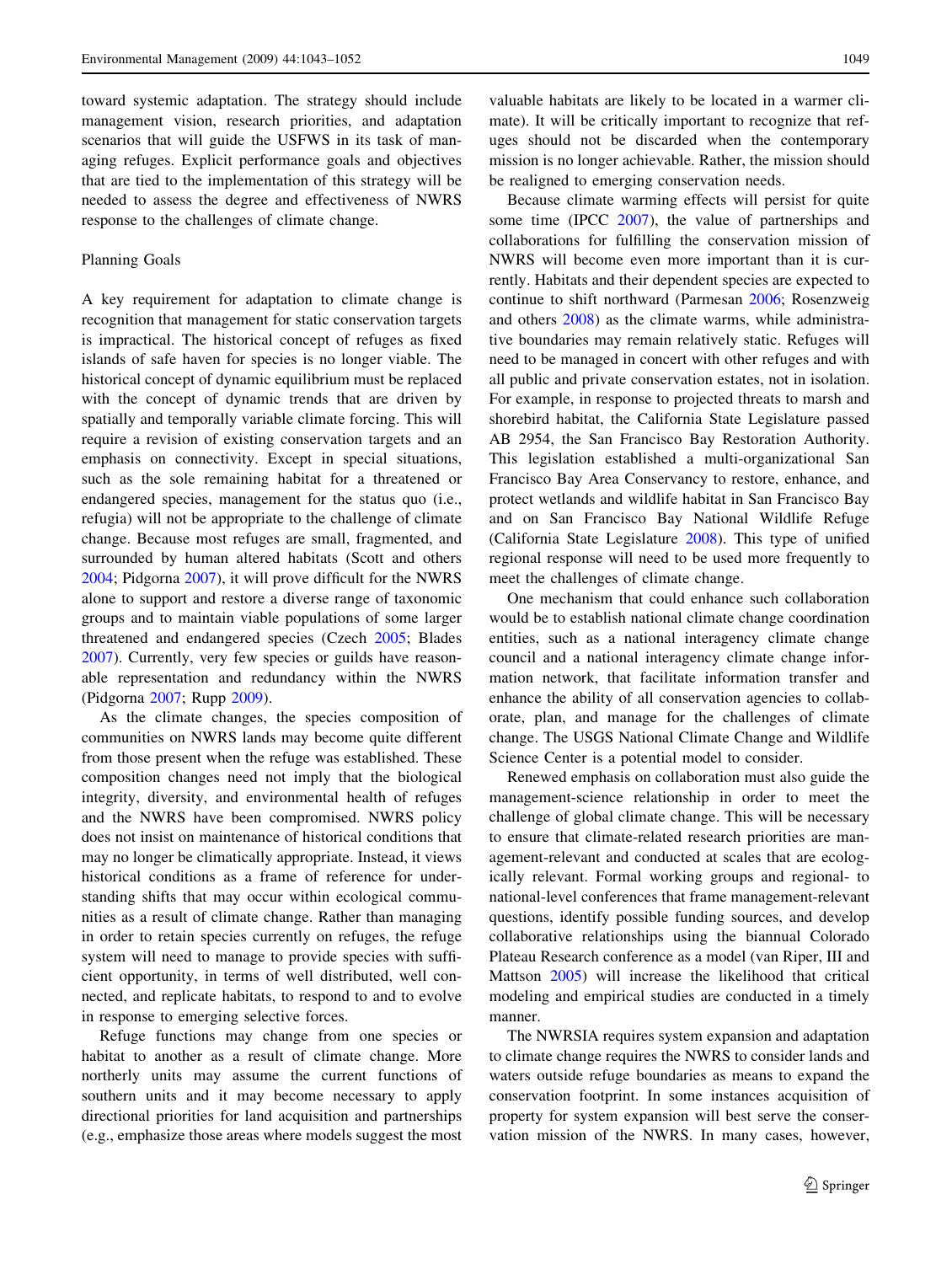<span id="page-7-0"></span>coordination with other land managers and governmental agencies (e.g., voluntary land exchanges and conservation easements) will be more practical than acquisition. Coordination, like acquisition, can both reduce an external challenge generated by a particular land or water use and increase the effective conservation footprint through cooperative habitat management. On conservation matters external to the NWRS boundary, partnership and incentive programs that could be emphasized include the Partners for Fish and Wildlife Program, Refuge Partnership Programs, Safe Harbor agreements, Habitat Conservation Plans, Candidate Conservation Agreements, various Joint Ventures, Conservation Reserve Enhancement Program, and the Natural Resources Conservation Service. Increased partnerships of refuges with other Fish and Wildlife Service programs—the Endangered Species programs, in particular—could result in cost savings and increased achievement of the USFWS's goals that they could not achieve acting individually.

# Communication and Education

Initiating coordinated and focused multi-scale communication, education, and training programs by all NWRS partners (management, research, and other public and private land managers) will enable more effective responses to climate change. National wildlife refuges, especially those near urban centers, can increase public awareness of climate change and the challenges facing wildlife by developing educational kiosks that provide information on the causes and effects of climate change, the effects of habitat loss and fragmentation on refuge species, and potential means to prevent and mitigate these challenges.

A clearly elucidated and formal vision of the desired state of the NWRS on the 150th anniversary of the system in 2053 would enhance adaptation. This vision needs to explicitly incorporate the expected challenges of climate change and define the management philosophy necessary to meet this challenge. The complexity of expected climate effects and necessary management responses offers an opportunity to re-energize a focus on the interconnection of spatially separated units of the NWRS and to foster an integrated refuge-to-NWRS vision. Refuges must be reintegrated into the American mindset and the American landscape in the context of climate change.

# **Conclusions**

1. Climate change may be the largest challenge ever faced by the NWRS. It adds a known forcing trend in temperature to all other stressors and likely creates complex non-linear challenges that will be exceptionally difficult to understand, predict, and respond to.

- 2. Reducing uncertainty in expected climate change effects is essential to successful adaptation. Rigorous models of possible futures are required to develop a suite of appropriate adaptation responses.
- 3. Adaptation will be required at multiple scales (i.e., system, region, refuge). The scale of response must meet the scale of the challenge in order to meet the legal mandate of maintaining biological integrity, diversity, and environmental health of the NWRS.
- 4. NWRS must establish a clear vision of conservation targets (e.g., species, guilds, and habitats) necessary to fulfill the system mission. This vision should be expressed in terms of representation, redundancy, and number and size of units required under various potential climate futures. This will require exceptional leadership and discipline.
- 5. NWRS must conduct a gap analysis of the adequacy of existing units to meet the conservation target vision. This assessment should include the holdings of conservation partners and be repeated as uncertainty regarding possible climate futures is reduced.
- 6. NWRS must strategically fill gaps in the vision while reducing non-climate stressors. This activity should capitalize on enhanced communication and collaborations with its conservation partners.
- 7. The greatest latitude for NWRS to adapt to climate change will be provided by strategic growth and an emphasis on the contribution of surrounding, nonrefuge lands to the NWRS mission. The concept of refuges as isolated conservation fortresses managed to resist change will not fulfill the promise (US Fish and Wildlife Service [1999](#page-9-0)) of the NWRSIA, nor will it meet the needs of American wildlife.

Acknowledgments We extend our sincere thanks to Jane Austin, Mark Bertram, Emmi Blades, Larry Bright, Vernon Byrd, Michael Higgins, Danielle Jerry, Rex Johnson, Jenn Miller, Kathleen Pearse, Ron Reynolds, Jennifer Roach, David Rupp, David Sharp, Doug Vandegraft, Gina Wilson, and the students in Indiana University's fall 2008 biodiversity conservation policy class for their invaluable contributions throughout the development of this article. John P. McCarty provided valuable editorial comments on an early draft of the manuscript. This work was funded by the US Climate Change Science Program, US Environmental Protection Agency, US Fish and Wildlife Service, and US Geological Survey but the findings and conclusions in this article are those of the authors and do not necessarily represent the views of their employing agencies.

#### References

Bailey LH, Bailey EZ (1976) Hortus third. Macmillan Publishing Co., Inc, New York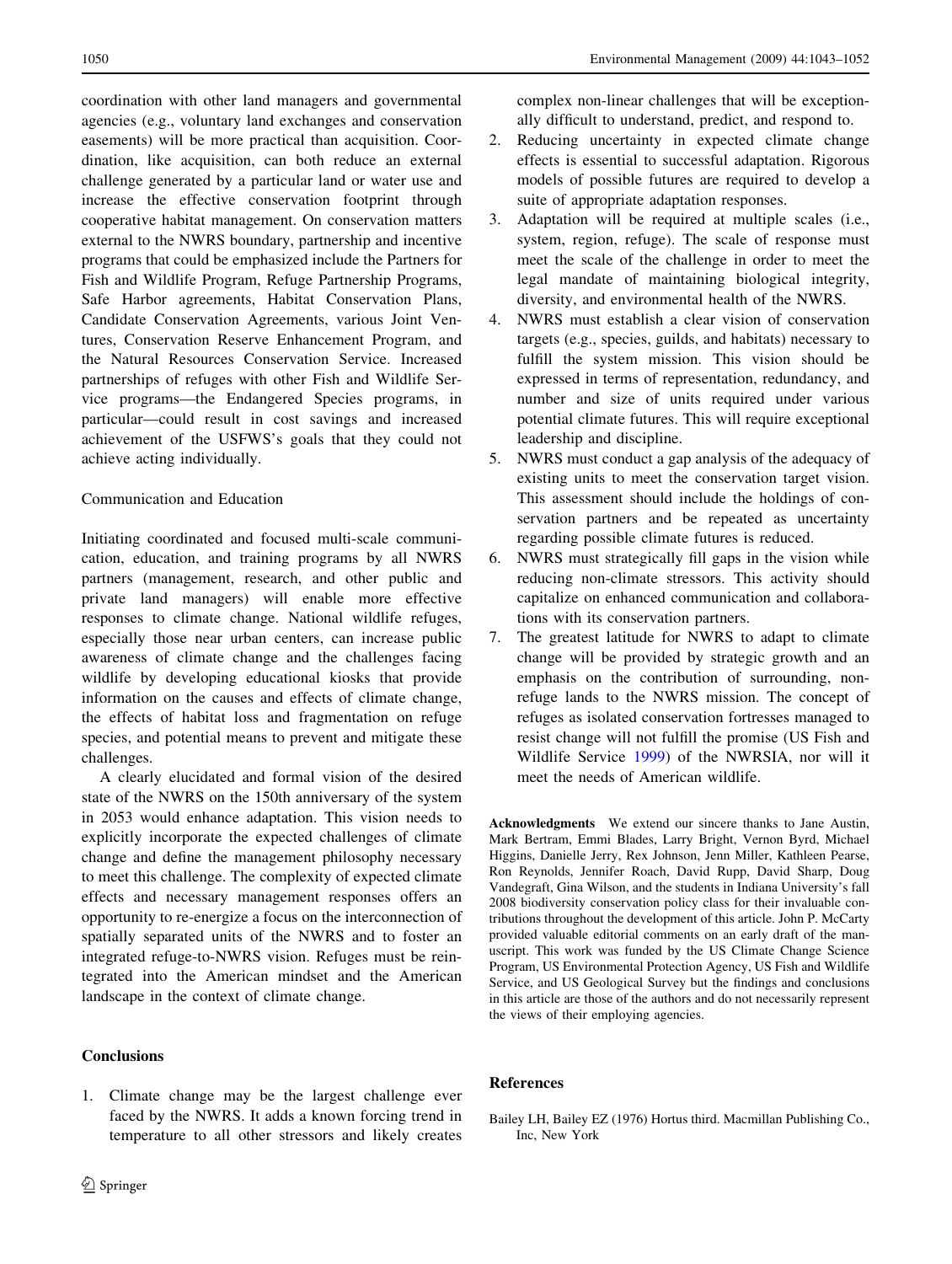- <span id="page-8-0"></span>Batt BDJ, Anderson MG, Anderson CD, Caswell FD (1989) The use of prairie potholes by North American ducks. In: van der Valk A (ed) Northern Prairie Wetlands. Iowa State University Press, Ames, IA, pp 204–227
- Berg EE, Henry JD, Fastie CL, DeVolder AD, Matsuoka SM (2006) Spruce beetle outbreaks on the Kenai Peninsula, Alaska and Kluane Park and Reserve, Yukon Territory: Relationship to summer temperatures and regional difference in disturbance regimes. Forest Ecology and Management 227:219–232
- Blades E (2007) The National Wildlife Refuge System: providing a conservation advantage to threatened and endangered species in the United States. MS Thesis, University of Idaho, Moscow
- Both C, Bouwhuis S, Lessells CM, Visser ME (2006) Climate change and population declines in a long-distance migratory bird. Nature 441:81–83
- Botkin DB (1990) Discordant harmonies: a new ecology for the twenty-first century. Oxford University Press, New York
- California State Legislature (2008) AB 2954 San Francisco Bay Restoration Authority. California State Legislature, Sacramento, CA
- Czech B (2005) The capacity of the National Wildlife Refuge System to conserve threatened and endangered animal species in the United States. Conservation Biology 19:1246–1253
- Doremus H, Tarlock AD (2008) Water war in the Klamath Basin: macho law, combat biology and dirty politics. Island Press, Covelo, CA
- Erwin RM, Sanders GM, Prosser DJ (2004) Changes in lagoonal marsh morphology at selected northeastern Atlantic coast sites of significance to migratory waterbirds. Wetlands 24:891–903
- Fischman RL (2004) The meanings of biological integrity, diversity, and environmental health. Natural Resources Journal 44:989– 1026
- Fischman RL (2005) The significance of national wildlife refuges in the development of US conservation policy. The Journal of Land Use and Environmental Law 21:1–22
- Galbraith H, Jones R, Park R, Clough J, Herrod-Julius S, Harrington B, Page G (2002) Global climate change and sea level rise: potential losses of intertidal habitat for shorebirds. Waterbirds 25:173–183
- Gonzalez P, Neilson RP, Drapek RJ (2005) Climate change vegetation shifts across global ecoregions. Ecological Society of America Annual Meeting Abstracts 90:228
- Harvell CD, Mitchell CE, Ward JR, Altizer S, Dobson AP, Ostfeld RS, Samuel MD (2002) Climate warming and disease risks for terrestrial and marine biota. Science 296:2158–2162
- Heller NE, Zavaleta ES (2009) Biodiversity management in the face of climate change: A review of 22 years of recommendations. Biological Conservation 142:14–32
- Holling CS (1973) Resilience and stability of ecological systems. Annual Review of Ecology and Systematics 4:1–23
- Inkley DB, Anderson MG, Blaustein AR, Burkett VR, Felzer B, Griffith B, Price J, Root TL (2004) Global climate change and wildlife in North America. The Wildlife Society, Bethesda, MD
- IPCC (2007) Climate Change 2007: The Physical Science Basis. Contribution of Working Group I to the Fourth Assessment Report of the Intergovernmental Panel on Climate Change. In: Solomon S, Qin D, Manning M, Chen Z, Marquis M, Averyt KB, Tignor M, Miller HL (eds) Cambridge University Press, Cambridge, United Kingdom and New York, NY, pp 1–996
- Johnson WC, Millett BV, Gilmanov T, Voldseth RA, Guntenspergen GR, Naugle DE (2005) Vulnerability of northern prairie wetlands to climate change. BioScience 55:863–872
- Klein E, Berg EE, Dial R (2005) Wetland drying and succession across the Kenai Peninsula Lowlands, south-central Alaska. Canadian Journal of Forest Research 35:1931–1941
- Kutz SJ, Hoberg EP, Polley L, Jenkins EJ (2005) Global warming is changing the dynamics of Arctic host-parasite systems. Proceedings of the Royal Society of London, Series B: Biological Sciences 272:2571–2576
- LaPointe D, Benning TL, Atkinson CT (2005) Avian malaria, climate change, and native birds of Hawaii. In: Lovejoy TE, Hannah L (eds) Climate change and biodiversity. Yale University Press, New Haven, pp 317–321
- Larsen CI, Clark G, Guntenspergen G, Cahoon DR, Caruso V, Huppo C, Yanosky T (2004) The Blackwater NWR Inundation Model. Rising sea level on a low-lying coast: land use planning for wetlands. US Geological Survey, Reston, VA
- Larson DL (1995) Effects of climate on numbers of northern prairie wetlands. Climatic Change 30:169–180
- Logan JA, Regniere J, Powell JA (2003) Assessing the impacts of global warming on forest pest dynamics. Frontiers in Ecology and the Environment 1:130–137
- McLachlan JS, Hellmann JJ, Schwartz MW (2007) A framework for debate of assisted migration in an era of climate change. Conservation Biology 21:297–302
- Mitchell TD, Jones PD (2005) An improved method of constructing a database of monthly climate observations and associated highresolution grids. International Journal of Climatology 25: 693–712
- National Research Council (2005) Endangered and threatened fishes in the Klamath River Basin: causes of decline and strategies for recovery. National Academies Press, Washington DC
- Nichols JD, Johnson FA, Williams BK (1995) Managing North American waterfowl in the face of uncertainty. Annual Review of Ecology and Systematics 26:177–199
- Oechel WC, Vourlitis GL, Hastings SJ, Zulueta RC, Hinzman L, Kane D (2000) Acclimation of ecosystem CO2 exchange in the Alaskan Arctic in response to decadal climate warming. Nature 406:978–981
- Park RA, Treehan MS, Mausel PW, Howe RC (1989) The effects of sea level rise on US coastal wetlands. In: Smith JB, Tirpak DA (eds) Potential effects of global climate change on the United States. US Environmental Protection Agency, Washington DC
- Parmesan C (2006) Ecological and evolutionary responses to recent climate change. Annual Review of Ecology, Evolution and Systematics 37:637–669
- Parmesan C, Yohe G (2003) A globally coherent fingerprint of climate change impacts across natural systems. Nature 421: 37–42
- Peterson AT, Ball LG, Cohoon KC (2002) Predicting distributions of tropical birds. Ibis 144:e27–e32
- Peterson AT, Tian H, Martinez-Meyer E, Soberon J, Sanchez-Cordero V, Huntley B (2005) Modeling distributional shifts of individual species and biomes. In: Lovejoy TE, Hannah L (eds) Climate change and biodiversity. Yale University Press, New Haven, pp 211–228
- Peterson AT, Vieglais DA (2001) Predicting species invasions using ecological niche modeling: new approaches from bioinformatics attack a pressing problem. BioScience 51:363–371
- Pidgorna AB (2007) Representation, redundancy, and resilience: waterfowl and the National Wildlife Refuge System. PhD Dissertation, University of Idaho, Moscow
- Poiani KA, Johnson WC (1991) Global warming and prairie wetlands: potential consequences for waterfowl habitat. BioScience 41: 611–618
- Pounds AJ, Bustamante MR, Coloma LA, Consuegra JA, Fogden MPL, Foster PN, La Marca E, Masters KL, Merino-Viteri A, Puschendorf R, Ron SR, Sanchez-Azofeifa GA, Still CJ, Young BE (2006) Widespread amphibian extinctions from epidemic disease driven by global warming. Nature 439:161–167